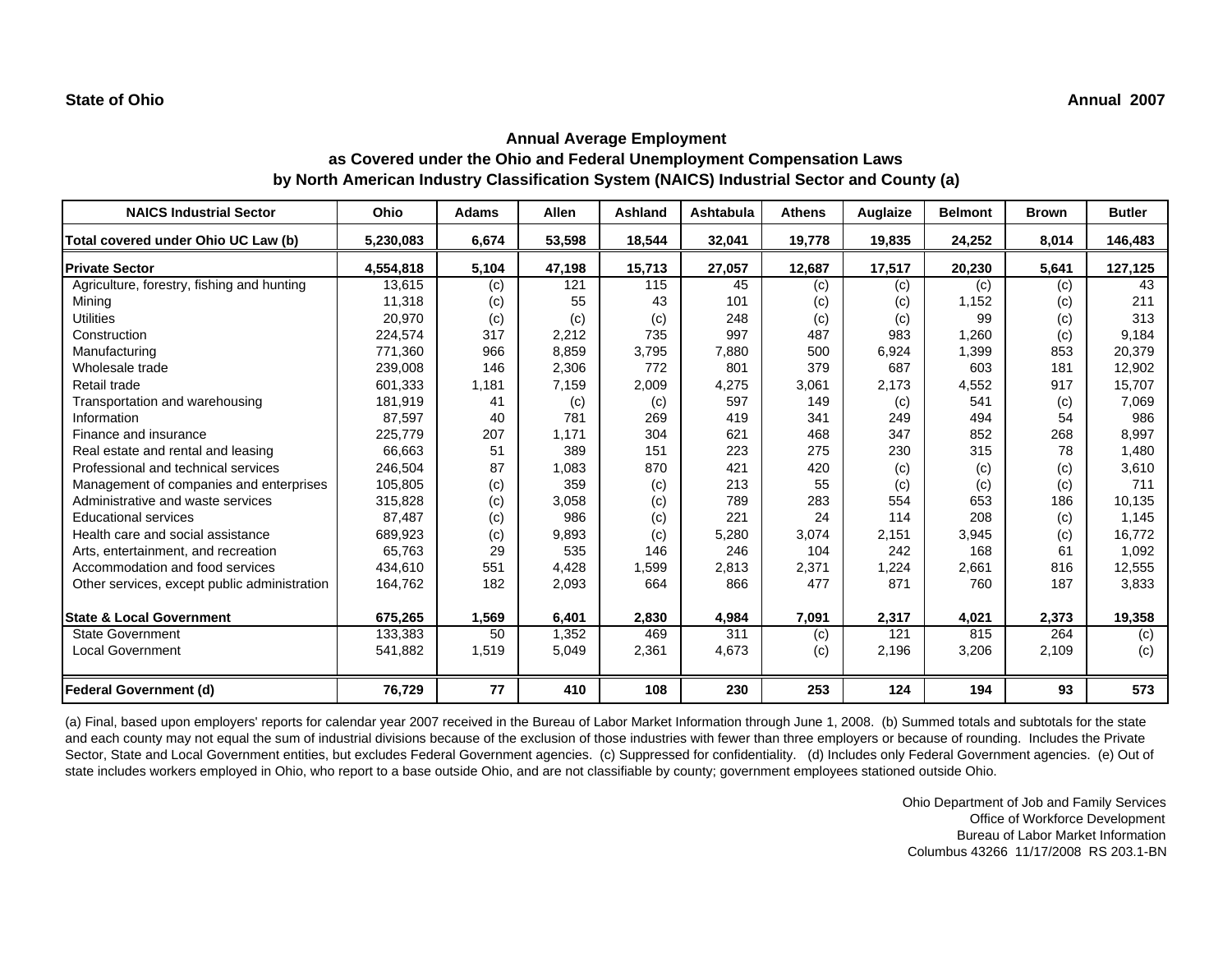| <b>NAICS Industrial Sector</b>               | Carroll | Champaign | <b>Clark</b> | <b>Clermont</b> | <b>Clinton</b> | <b>Columbiana</b> | Coshocton | Crawford | Cuyahoga | <b>Darke</b> |
|----------------------------------------------|---------|-----------|--------------|-----------------|----------------|-------------------|-----------|----------|----------|--------------|
| Total covered under Ohio UC Law (b)          | 6,139   | 10,769    | 50,202       | 57,460          | 26,712         | 31,398            | 11,901    | 14,739   | 730,805  | 18,015       |
| <b>Private Sector</b>                        | 5,055   | 8,722     | 43,417       | 49,965          | 23,488         | 27,012            | 10,333    | 12,816   | 646,568  | 15,790       |
| Agriculture, forestry, fishing and hunting   | (c)     | (c)       | 553          | (c)             | (c)            | 137               | 75        | (c)      | 273      | (c)          |
| Mining                                       | (c)     | (c)       | (c)          | (c)             | (c)            | 230               | 145       | (c)      | 327      | (c)          |
| <b>Utilities</b>                             | (c)     | (c)       | (c)          | 559             | (c)            | 112               | 405       | (c)      | 1,573    | 42           |
| Construction                                 | 254     | 304       | 1,480        | 3,473           | 301            | 1,226             | 327       | 399      | 24,210   | 999          |
| Manufacturing                                | 1,491   | 3,303     | 7,347        | 6,547           | 4,213          | 6,581             | 3,227     | 4,684    | 81,904   | 4,245        |
| Wholesale trade                              | (c)     | 262       | (c)          | 2,489           | (c)            | 1,060             | 200       | 567      | 40,217   | 715          |
| Retail trade                                 | 837     | 1,226     | 6,514        | 10,301          | 1,813          | 4,159             | 1,225     | 1,351    | 68,052   | 2,033        |
| Transportation and warehousing               | 248     | (c)       | 2,111        | 1,468           | 10,895         | 1,006             | 319       | (c)      | 22,507   | 953          |
| Information                                  | 41      | 95        | 321          | 1,261           | 261            | 153               | 96        | 83       | 15,530   | 135          |
| Finance and insurance                        | 69      | 229       | 2,493        | 3,640           | 624            | 807               | 274       | 623      | 47,829   | 639          |
| Real estate and rental and leasing           | 62      | 108       | 511          | 842             | 209            | 235               | 65        | 92       | 13,119   | 142          |
| Professional and technical services          | (c)     | (c)       | 982          | 2,326           | 168            | 565               | 166       | 415      | 46,217   | (c)          |
| Management of companies and enterprises      | (c)     | (c)       | 896          | 337             | 146            | 112               | 29        | (c)      | 18,188   | (c)          |
| Administrative and waste services            | 92      | 314       | 1,902        | 2,342           | 806            | 1,530             | 769       | (c)      | 47,794   | 722          |
| Educational services                         | (c)     | (c)       | 791          | 449             | (c)            | 217               | 35        | (c)      | 19,451   | 48           |
| Health care and social assistance            | (c)     | (c)       | 8,245        | 5,234           | (c)            | 5,082             | 1,833     | (c)      | 113,271  | 2,059        |
| Arts, entertainment, and recreation          | 115     | 109       | 429          | 743             | 93             | 231               | 136       | 67       | 10,011   | 217          |
| Accommodation and food services              | 517     | 917       | 4,674        | 5,967           | 1,410          | 2,546             | 675       | 1,185    | 53,636   | 1,095        |
| Other services, except public administration | 221     | 334       | 2,036        | 1,938           | 411            | 1,024             | 332       | 444      | 22,459   | 671          |
|                                              |         |           |              |                 |                |                   |           |          |          |              |
| <b>State &amp; Local Government</b>          | 1,083   | 2,048     | 6,784        | 7,495           | 3,225          | 4,386             | 1,568     | 1,924    | 84,238   | 2,224        |
| <b>State Government</b>                      | 33      | 73        | 243          | 631             | 157            | 335               | 49        | 117      | 5,031    | 48           |
| <b>Local Government</b>                      | 1,050   | 1,975     | 6,541        | 6,864           | 3,068          | 4,051             | 1,519     | 1,807    | 79,207   | 2,176        |
|                                              |         |           |              |                 |                |                   |           |          |          |              |
| <b>Federal Government (d)</b>                | 49      | 77        | 646          | 353             | 173            | 588               | 95        | 81       | 16,418   | 117          |

(a) Final, based upon employers' reports for calendar year 2007 received in the Bureau of Labor Market Information through June 1, 2008. (b) Summed totals and subtotals for the state and each county may not equal the sum of industrial divisions because of the exclusion of those industries with fewer than three employers or because of rounding. Includes the Private Sector, State and Local Government entities, but excludes Federal Government agencies. (c) Suppressed for confidentiality. (d) Includes only Federal Government agencies. (e) Out of state includes workers employed in Ohio, who report to a base outside Ohio, and are not classifiable by county; government employees stationed outside Ohio.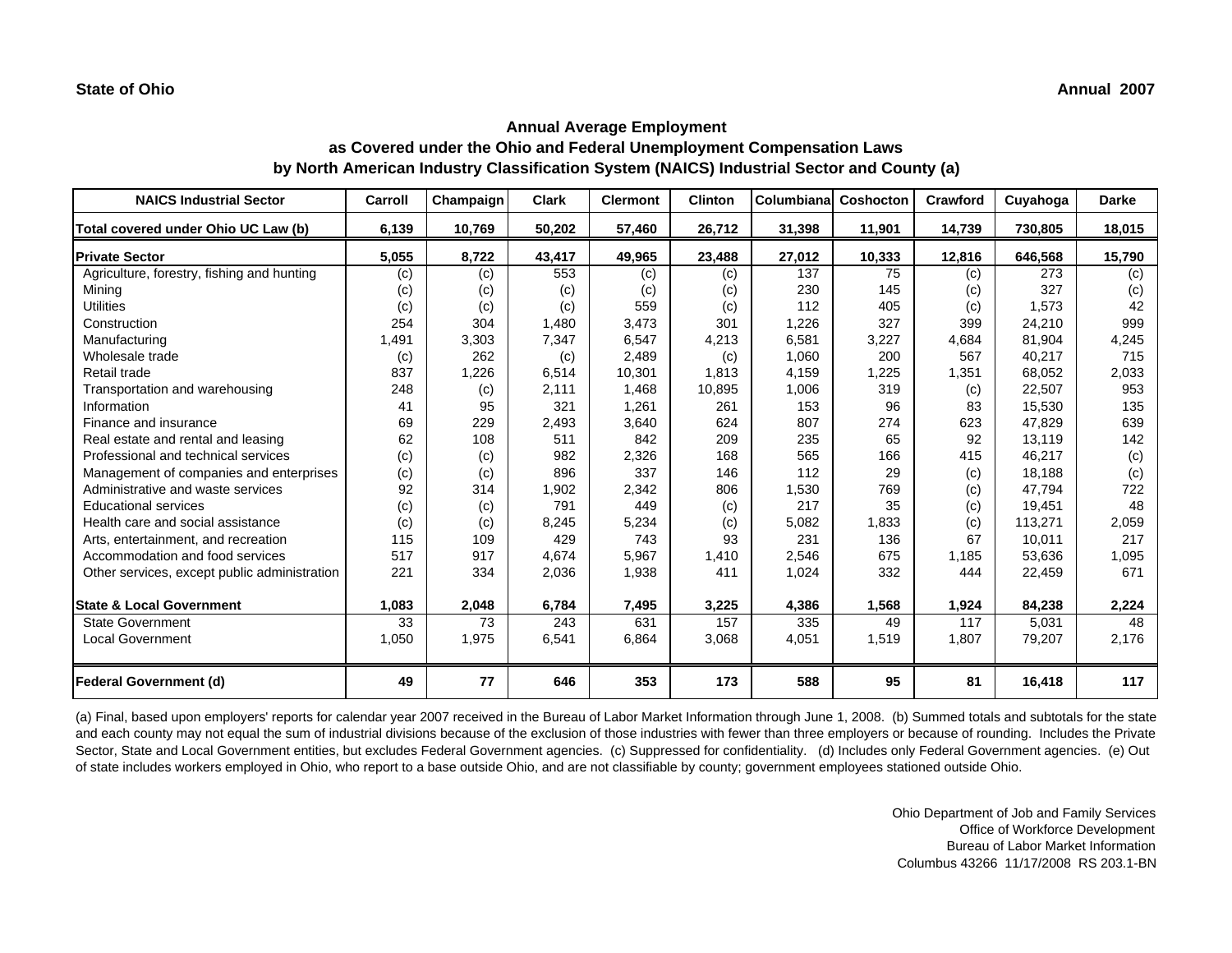| <b>NAICS Industrial Sector</b>               | <b>Defiance</b> | <b>Delaware</b> | Erie   | <b>Fairfield</b> | <b>Fayette</b> | <b>Franklin</b> | <b>Fulton</b> | Gallia | Geauga | Greene |
|----------------------------------------------|-----------------|-----------------|--------|------------------|----------------|-----------------|---------------|--------|--------|--------|
| Total covered under Ohio UC Law (b)          | 16,958          | 67,308          | 37,346 | 39,575           | 11,629         | 676,319         | 20,778        | 12,013 | 35,108 | 57,121 |
| <b>Private Sector</b>                        | 14,996          | 59,474          | 32,082 | 31,598           | 9,967          | 577,619         | 18,073        | 10,011 | 31,154 | 47,882 |
| Agriculture, forestry, fishing and hunting   | 34              | 236             | (c)    | 33               | (c)            | 324             | 217           | (c)    | (c)    | (c)    |
| Mining                                       | (c)             | 96              | (c)    | 19               | (c)            | 239             | (c)           | (c)    | (c)    | (c)    |
| <b>Utilities</b>                             | 27              | 135             | (c)    | 202              | (c)            | 2,637           | (c)           | 812    | (c)    | (c)    |
| Construction                                 | 472             | 2,978           | 1,108  | 2,184            | 319            | 25,583          | 916           | 643    | 2,310  | 1,923  |
| Manufacturing                                | 4,773           | 5.600           | 6,002  | 5,263            | 2,387          | 41,330          | 8,338         | 634    | 9,252  | 3,753  |
| Wholesale trade                              | 538             | 2,532           | 1,510  | 931              | (c)            | 29,562          | 829           | 224    | 1,965  | 1,273  |
| Retail trade                                 | 2,621           | 10,103          | 4,983  | 6,369            | (c)            | 72,668          | 1,659         | 1,506  | 4,249  | 10,099 |
| Transportation and warehousing               | 362             | 1,967           | (c)    | 391              | 982            | 39,347          | (c)           | 242    | 523    | (c)    |
| Information                                  | 302             | 1,083           | 413    | 335              | 60             | 16,117          | 128           | 95     | 162    | 1,491  |
| Finance and insurance                        | 684             | 4,384           | 597    | 912              | 424            | 48.089          | 409           | 390    | 716    | 1,826  |
| Real estate and rental and leasing           | 85              | 844             | 270    | 478              | 91             | 12,252          | 131           | 75     | 333    | 517    |
| Professional and technical services          | 215             | 9,692           | 648    | 1,057            | 141            | 43.760          | 275           | 97     | 964    | 6,820  |
| Management of companies and enterprises      | 99              | 535             | 46     | 205              | (c)            | 18,350          | 71            | (c)    | 221    | 241    |
| Administrative and waste services            | 460             | 2,257           | 1,165  | 2,799            | 255            | 53,726          | 742           | 338    | 1,786  | 3,258  |
| <b>Educational services</b>                  | 247             | 1,194           | 245    | 308              | (c)            | 10,891          | (c)           | (c)    | 566    | 1,744  |
| Health care and social assistance            | 2,005           | 4,610           | 4,808  | 3,852            | 948            | 75,794          | (c)           | (c)    | 3,419  | 5,197  |
| Arts, entertainment, and recreation          | 114             | 2,012           | 2,630  | 399              | 45             | 7,284           | 404           | 43     | 609    | 626    |
| Accommodation and food services              | 1,394           | 7,399           | 5,591  | 4,478            | 1,029          | 57,821          | 1,135         | 948    | 2,509  | 7,049  |
| Other services, except public administration | 564             | 1,819           | 882    | 1,384            | 242            | 21,847          | 419           | 362    | 1,223  | 1,178  |
|                                              |                 |                 |        |                  |                |                 |               |        |        |        |
| <b>State &amp; Local Government</b>          | 1,962           | 7,834           | 5,263  | 7,977            | 1,662          | 98,700          | 2,705         | 2,002  | 3,955  | 9,239  |
| <b>State Government</b>                      | 123             | 1,275           | 1,151  | 767              | 52             | 49,045          | 150           | (c)    | 216    | (c)    |
| <b>Local Government</b>                      | 1,839           | 6,559           | 4,112  | 7,210            | 1,610          | 49,655          | 2,555         | (c)    | 3,739  | (c)    |
|                                              |                 |                 |        |                  |                |                 |               |        |        |        |
| <b>Federal Government (d)</b>                | 111             | 257             | 213    | 257              | 59             | 11,933          | 97            | 94     | 131    | 11,537 |

(a) Final, based upon employers' reports for calendar year 2007 received in the Bureau of Labor Market Information through June 1, 2008. (b) Summed totals and subtotals for the state and each county may not equal the sum of industrial divisions because of the exclusion of those industries with fewer than three employers or because of rounding. Includes the Private Sector, State and Local Government entities, but excludes Federal Government agencies. (c) Suppressed for confidentiality. (d) Includes only Federal Government agencies. (e) Out of state includes workers employed in Ohio, who report to a base outside Ohio, and are not classifiable by county; government employees stationed outside Ohio.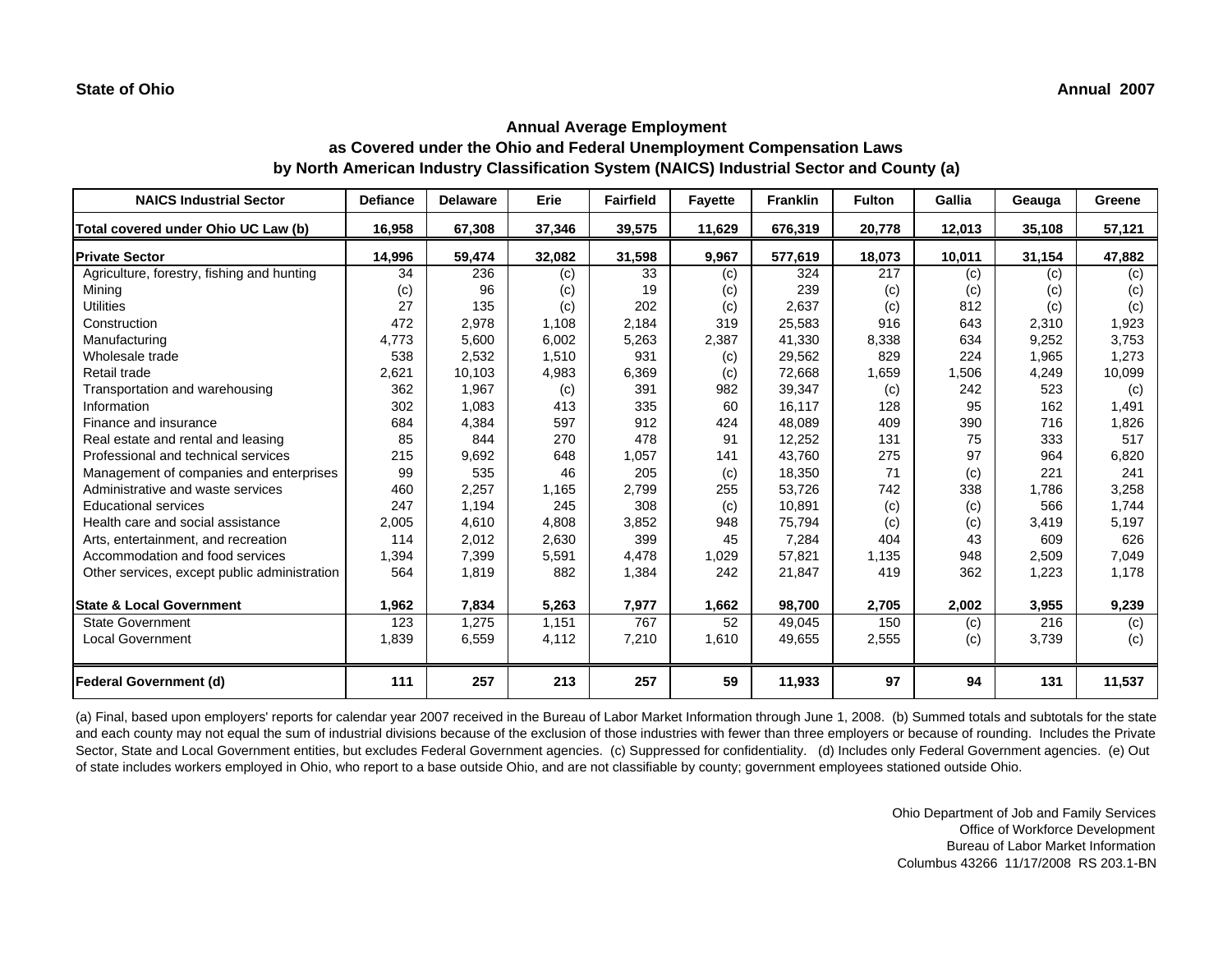| <b>NAICS Industrial Sector</b>               | Guernsey | <b>Hamilton</b> | <b>Hancock</b> | <b>Hardin</b> | <b>Harrison</b> | Henry  | Highland | <b>Hocking</b> | <b>Holmes</b> | <b>Huron</b> |
|----------------------------------------------|----------|-----------------|----------------|---------------|-----------------|--------|----------|----------------|---------------|--------------|
| Total covered under Ohio UC Law (b)          | 14,764   | 510,517         | 42,410         | 8,244         | 3,610           | 11,378 | 11,553   | 7,001          | 17,240        | 22,963       |
| <b>Private Sector</b>                        | 12,280   | 464,846         | 38,807         | 6,696         | 2,802           | 9,375  | 8,915    | 5,161          | 15,510        | 20,311       |
| Agriculture, forestry, fishing and hunting   | (c)      | 187             | (c)            | 96            | 22              | (c)    | 23       | 31             | 179           | (c)          |
| Minina                                       | 132      | 238             | (c)            | (c)           | 281             | (c)    | 66       | 217            | 126           | (c)          |
| <b>Utilities</b>                             | 44       | 1,355           | 106            | 54            | (c)             | (c)    | 76       | (c)            | (c)           | (c)          |
| Construction                                 | 486      | 23,936          | (c)            | 130           | 113             | 617    | 301      | 316            | 1,844         | 1,538        |
| Manufacturing                                | 3,145    | 56,867          | 11,415         | 2,206         | 668             | 3,533  | 2,407    | 1,039          | 6,228         | 7,369        |
| Wholesale trade                              | 360      | 26,426          | 1,027          | 238           | 133             | (c)    | 268      | (c)            | 694           | (c)          |
| Retail trade                                 | 1,908    | 49,352          | 5,709          | 954           | 316             | 1,085  | 1,649    | 922            | 1,903         | 2,124        |
| Transportation and warehousing               | 259      | 13,080          | 2,137          | 117           | (c)             | 730    | 190      | 101            | (c)           | 943          |
| Information                                  | 135      | 9,399           | 440            | 87            | 19              | 111    | 348      | 43             | 93            | 298          |
| Finance and insurance                        | 269      | 23,295          | 681            | 207           | (c)             | 293    | 482      | 187            | 350           | 485          |
| Real estate and rental and leasing           | 137      | 7,399           | 423            | 56            | (c)             | 63     | 75       | 90             | 45            | 144          |
| Professional and technical services          | (c)      | 37,407          | 1,467          | 101           | (c)             | 92     | (c)      | 77             | 259           | 520          |
| Management of companies and enterprises      | (c)      | 26,610          | 557            | (c)           | (c)             | (c)    | (c)      | (c)            | 31            | 49           |
| Administrative and waste services            | 583      | 36,152          | 2,039          | 81            | 48              | 131    | 261      | 165            | 682           | 570          |
| <b>Educational services</b>                  | 48       | 10,488          | 949            | (c)           | (c)             | 57     | (c)      | 30             | (c)           | (c)          |
| Health care and social assistance            | 2,445    | 77,763          | 4,220          | (c)           | (c)             | 1,184  | 1,201    | 534            | 988           | (c)          |
| Arts, entertainment, and recreation          | 67       | 7,780           | 282            | 93            | 57              | (c)    | 65       | 51             | 78            | 150          |
| Accommodation and food services              | 1,532    | 39,229          | 3,630          | 786           | 222             | 577    | 1,000    | 1,020          | 1,282         | 1,496        |
| Other services, except public administration | 336      | 17,884          | 1.118          | 247           | 64              | 425    | 281      | 263            | 186           | 713          |
|                                              |          |                 |                |               |                 |        |          |                |               |              |
| <b>State &amp; Local Government</b>          | 2,484    | 45,670          | 3,603          | 1,549         | 809             | 2,002  | 2,638    | 1,841          | 1,731         | 2,652        |
| <b>State Government</b>                      | 729      | (c)             | 219            | 40            | 31              | 40     | 122      | 371            | 46            | 90           |
| <b>Local Government</b>                      | 1,755    | (c)             | 3,384          | 1,509         | 778             | 1,962  | 2,516    | 1,470          | 1,685         | 2,562        |
|                                              |          |                 |                |               |                 |        |          |                |               |              |
| <b>Federal Government (d)</b>                | 113      | 9,529           | 174            | 83            | 69              | 124    | 114      | 52             | 74            | 138          |

(a) Final, based upon employers' reports for calendar year 2007 received in the Bureau of Labor Market Information through June 1, 2008. (b) Summed totals and subtotals for the state and each county may not equal the sum of industrial divisions because of the exclusion of those industries with fewer than three employers or because of rounding. Includes the Private Sector, State and Local Government entities, but excludes Federal Government agencies. (c) Suppressed for confidentiality. (d) Includes only Federal Government agencies. (e) Out of state includes workers employed in Ohio, who report to a base outside Ohio, and are not classifiable by county; government employees stationed outside Ohio.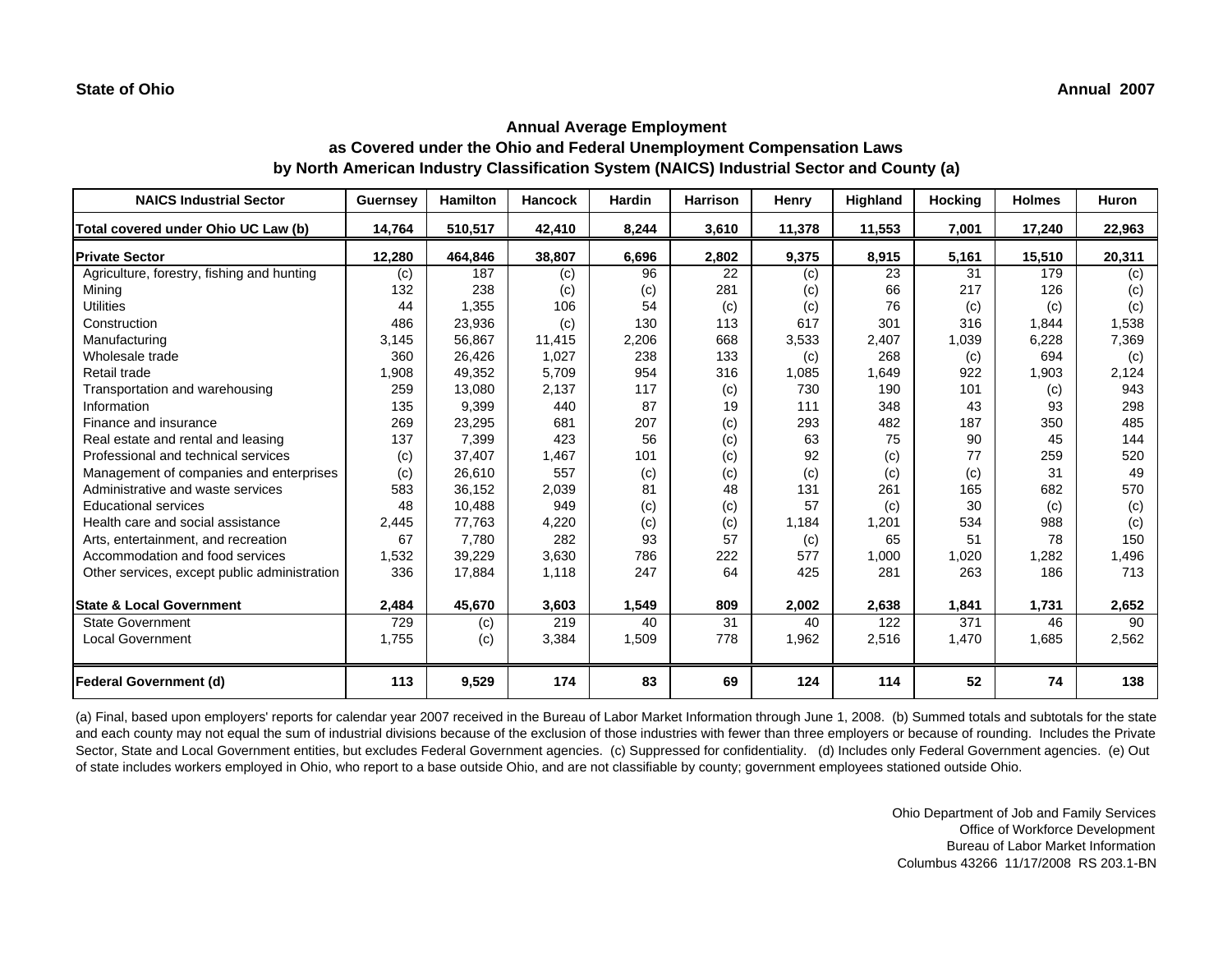| <b>NAICS Industrial Sector</b>               | <b>Jackson</b> | Jefferson | Knox   | Lake    | Lawrence | Licking | Logan  | Lorain | Lucas   | <b>Madison</b> |
|----------------------------------------------|----------------|-----------|--------|---------|----------|---------|--------|--------|---------|----------------|
| Total covered under Ohio UC Law (b)          | 11,629         | 25,367    | 19,468 | 100.649 | 12,624   | 54,111  | 20,249 | 98.191 | 218,608 | 13,741         |
| <b>Private Sector</b>                        | 10,026         | 21,855    | 16,561 | 88,790  | 9,608    | 46,318  | 17,901 | 83,581 | 192,631 | 10,627         |
| Agriculture, forestry, fishing and hunting   | 76             | (c)       | 80     | 911     | (c)      | 307     | 85     | (c)    | 408     | 111            |
| Minina                                       | 180            | (c)       | 137    | 242     | (c)      | 112     | 33     | (c)    | 63      | (c)            |
| <b>Utilities</b>                             | (c)            | 929       | 46     | 1.762   | 112      | 203     | 35     | 360    | 605     | (c)            |
| Construction                                 | 436            | 1,622     | 744    | 4,369   | 633      | 3,604   | 622    | 5.188  | 10,079  | 477            |
| Manufacturing                                | 3,852          | 2,878     | 4,642  | 21,642  | 686      | 7,968   | 6,049  | 19,646 | 23,878  | 2,877          |
| Wholesale trade                              | 184            | 651       | 400    | 4,598   | 188      | 1,289   | 420    | 2,868  | 8,843   | (c)            |
| Retail trade                                 | 1,569          | 3,522     | 2,425  | 14,323  | 2,267    | 7,748   | 1,869  | 13,662 | 26,078  | 1,864          |
| Transportation and warehousing               | (c)            | 397       | 198    | 961     | 833      | 1,685   | 1,373  | 1,949  | 8,869   | 956            |
| Information                                  | 91             | 570       | 296    | 803     | 90       | 498     | 111    | 1,220  | 2,992   | 47             |
| Finance and insurance                        | 360            | 470       | 398    | 2,175   | 341      | 2,286   | 324    | 2,019  | 6,699   | 168            |
| Real estate and rental and leasing           | 75             | 315       | 185    | 954     | 80       | 638     | 207    | 984    | 2,626   | 100            |
| Professional and technical services          | 154            | 491       | 279    | 3,416   | 255      | 1,551   | (c)    | 2,435  | 9,404   | (c)            |
| Management of companies and enterprises      | 48             | (c)       | 84     | 1,077   | 60       | 1,365   | (c)    | 567    | 4,346   | (c)            |
| Administrative and waste services            | 343            | 1,689     | 441    | 5,321   | 385      | 2,361   | 1,983  | 4,553  | 14,819  | 612            |
| <b>Educational services</b>                  | 25             | (c)       | 1,215  | 1,609   | 50       | 1,181   | 40     | 2,323  | 3,838   | 61             |
| Health care and social assistance            | 1,131          | (c)       | 2,623  | 10,839  | 2,208    | 5,944   | 1,948  | 12,496 | 38,225  | 1,129          |
| Arts, entertainment, and recreation          | (c)            | 267       | 149    | 1.148   | 46       | 762     | 280    | 1,195  | 3,361   | 50             |
| Accommodation and food services              | (c)            | 1,969     | 1,575  | 9,153   | 1,033    | 5,306   | 1,221  | 8,030  | 19,060  | 1,006          |
| Other services, except public administration | 254            | 781       | 644    | 3,487   | 333      | 1,510   | 606    | 3,175  | 8,440   | 165            |
|                                              |                |           |        |         |          |         |        |        |         |                |
| <b>State &amp; Local Government</b>          | 1,602          | 3,513     | 2,907  | 11,859  | 3,016    | 7,793   | 2,347  | 14,610 | 25,977  | 3,113          |
| <b>State Government</b>                      | 196            | 101       | (c)    | 151     | 343      | 1,064   | 89     | 1,246  | 7,755   | 1,372          |
| <b>Local Government</b>                      | 1,406          | 3,412     | (c)    | 11,708  | 2,673    | 6,729   | 2,258  | 13,364 | 18,222  | 1,741          |
|                                              |                |           |        |         |          |         |        |        |         |                |
| <b>Federal Government (d)</b>                | 73             | 231       | 115    | 447     | 136      | 518     | 146    | 1,146  | 1,955   | 85             |

(a) Final, based upon employers' reports for calendar year 2007 received in the Bureau of Labor Market Information through June 1, 2008. (b) Summed totals and subtotals for the state and each county may not equal the sum of industrial divisions because of the exclusion of those industries with fewer than three employers or because of rounding. Includes the Private Sector, State and Local Government entities, but excludes Federal Government agencies. (c) Suppressed for confidentiality. (d) Includes only Federal Government agencies. (e) Out of state includes workers employed in Ohio, who report to a base outside Ohio, and are not classifiable by county; government employees stationed outside Ohio.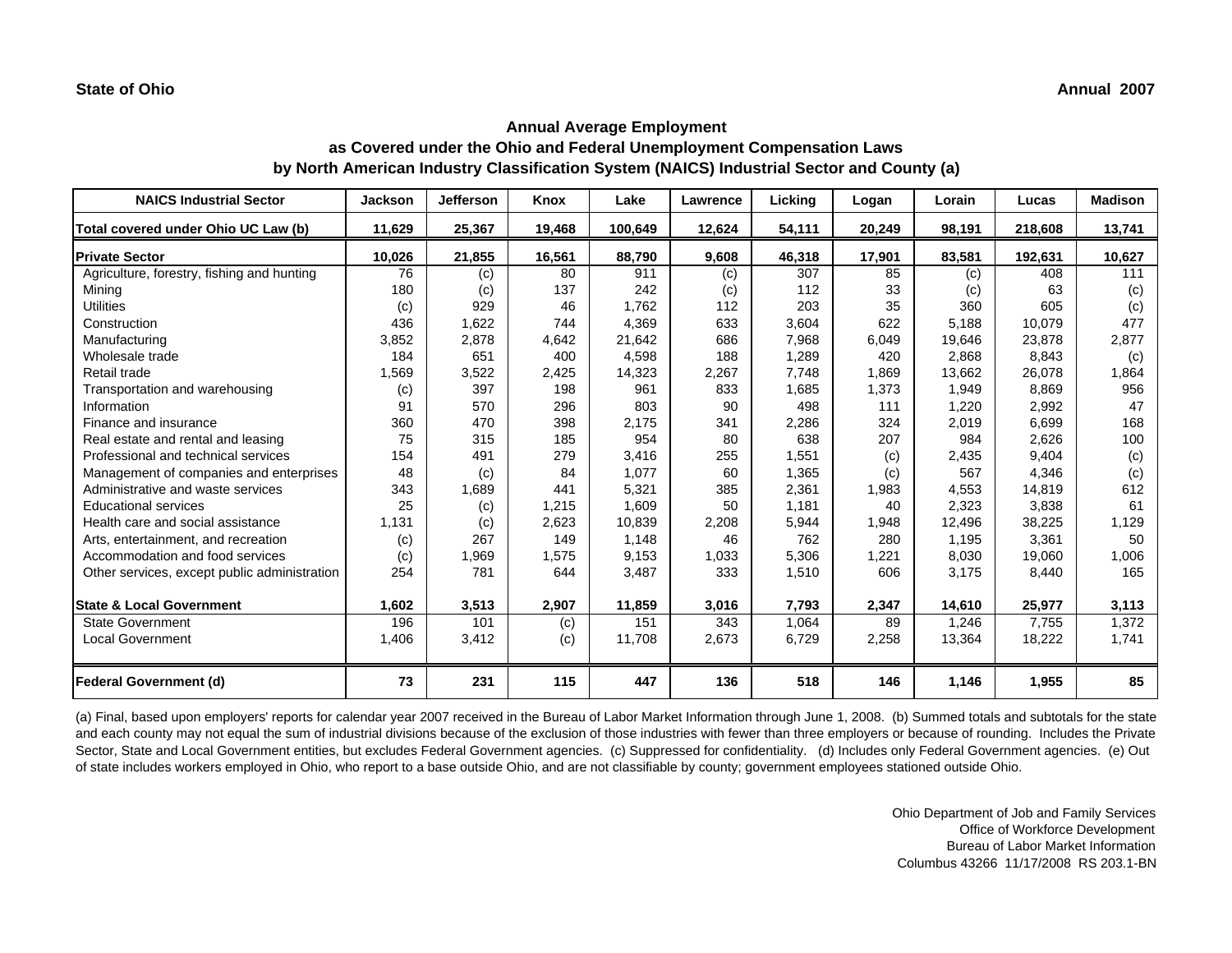| <b>NAICS Industrial Sector</b>               | <b>Mahoning</b> | <b>Marion</b> | Medina | <b>Meigs</b> | <b>Mercer</b> | Miami  | <b>Monroe</b>  | Montgomery | Morgan | <b>Morrow</b> |
|----------------------------------------------|-----------------|---------------|--------|--------------|---------------|--------|----------------|------------|--------|---------------|
| Total covered under Ohio UC Law (b)          | 103,144         | 27,764        | 60,517 | 3,655        | 17,161        | 41,035 | 3,638          | 263,632    | 2,363  | 5,627         |
| <b>Private Sector</b>                        | 89,864          | 22,075        | 53,260 | 2,616        | 14,557        | 36,061 | 2,854          | 234,735    | (c)    | 3,979         |
| Agriculture, forestry, fishing and hunting   | 154             | (c)           | (c)    | 102          | (c)           | 143    | 13             | (c)        | (c)    | 19            |
| Minina                                       | 271             | (c)           | (c)    | 142          | (c)           | 51     | 61             | (c)        | (c)    | 35            |
| <b>Utilities</b>                             | 389             | (c)           | (c)    | (c)          | (c)           | (c)    | 26             | (c)        | (c)    | (c)           |
| Construction                                 | 5,360           | 897           | 3,449  | 264          | 876           | 1,914  | 163            | 10,070     | 129    | 353           |
| Manufacturing                                | 10,289          | 7,316         | 10,016 | 109          | 5,048         | 9,968  | 1,052          | 36,013     | 341    | 1,194         |
| Wholesale trade                              | 5,005           | (c)           | (c)    | 74           | (c)           | 2,046  | 48             | 9,574      | 73     | 95            |
| Retail trade                                 | 14,653          | 3,101         | 8,611  | 611          | 1,992         | 4,940  | 352            | 26,407     | 291    | 713           |
| Transportation and warehousing               | 3,764           | 658           | 2,991  | (c)          | 1,041         | (c)    | 94             | 7,863      | (c)    | (c)           |
| Information                                  | 2,069           | (c)           | 531    | (c)          | 183           | 304    | (c)            | 8,976      | 33     | 62            |
| Finance and insurance                        | 3,036           | 529           | 1,172  | 162          | 597           | 945    | 412            | 11,582     | 99     | 88            |
| Real estate and rental and leasing           | 1,207           | 212           | 772    | 15           | 160           | 365    | 8              | 3,678      |        | 37            |
| Professional and technical services          | 3,260           | 542           | 2,189  | (c)          | 281           | (c)    | 38             | 13,184     | 50     | 83            |
| Management of companies and enterprises      | 870             | 189           | 2,644  | (c)          | 17            | (c)    | (c)            | 4,765      | (c)    | (c)           |
| Administrative and waste services            | 7,303           | 925           | 3,180  | (c)          | 291           | 2,551  | 169            | 17,839     | (c)    | 87            |
| <b>Educational services</b>                  | 1,351           | 111           | 368    | (c)          | 64            | 188    | 36             | 6,617      | (c)    | (c)           |
| Health care and social assistance            | 16,772          | 3,065         | 6,067  | (c)          | 1,015         | 4,364  | 139            | 43,415     | 345    | (c)           |
| Arts, entertainment, and recreation          | 886             | 181           | 1,090  | (c)          | 164           | 274    | $\overline{7}$ | 2,545      | 7      | 63            |
| Accommodation and food services              | 9,566           | 1,910         | 5,384  | (c)          | 1,146         | 3,433  | 107            | 22,405     | 163    | 404           |
| Other services, except public administration | 3,659           | 773           | 1,650  | (c)          | 629           | 1,242  | 106            | 8,620      | 55     | (c)           |
|                                              |                 |               |        |              |               |        |                |            |        |               |
| <b>State &amp; Local Government</b>          | 13,280          | 5,689         | 7,257  | 1,039        | 2,604         | 4,973  | 784            | 28,898     | (c)    | 1,649         |
| <b>State Government</b>                      | 3,336           | 1,477         | 162    | 41           | 143           | 145    | 39             | 1,852      | (c)    | 78            |
| <b>Local Government</b>                      | 9,944           | 4,212         | 7,095  | 998          | 2,461         | 4,828  | 745            | 27,046     | (c)    | 1,571         |
|                                              |                 |               |        |              |               |        |                |            |        |               |
| <b>Federal Government (d)</b>                | 1,336           | 144           | 368    | 75           | 100           | 209    | 53             | 4,808      | 36     | 62            |

(a) Final, based upon employers' reports for calendar year 2007 received in the Bureau of Labor Market Information through June 1, 2008. (b) Summed totals and subtotals for the state and each county may not equal the sum of industrial divisions because of the exclusion of those industries with fewer than three employers or because of rounding. Includes the Private Sector, State and Local Government entities, but excludes Federal Government agencies. (c) Suppressed for confidentiality. (d) Includes only Federal Government agencies. (e) Out of state includes workers employed in Ohio, who report to a base outside Ohio, and are not classifiable by county; government employees stationed outside Ohio.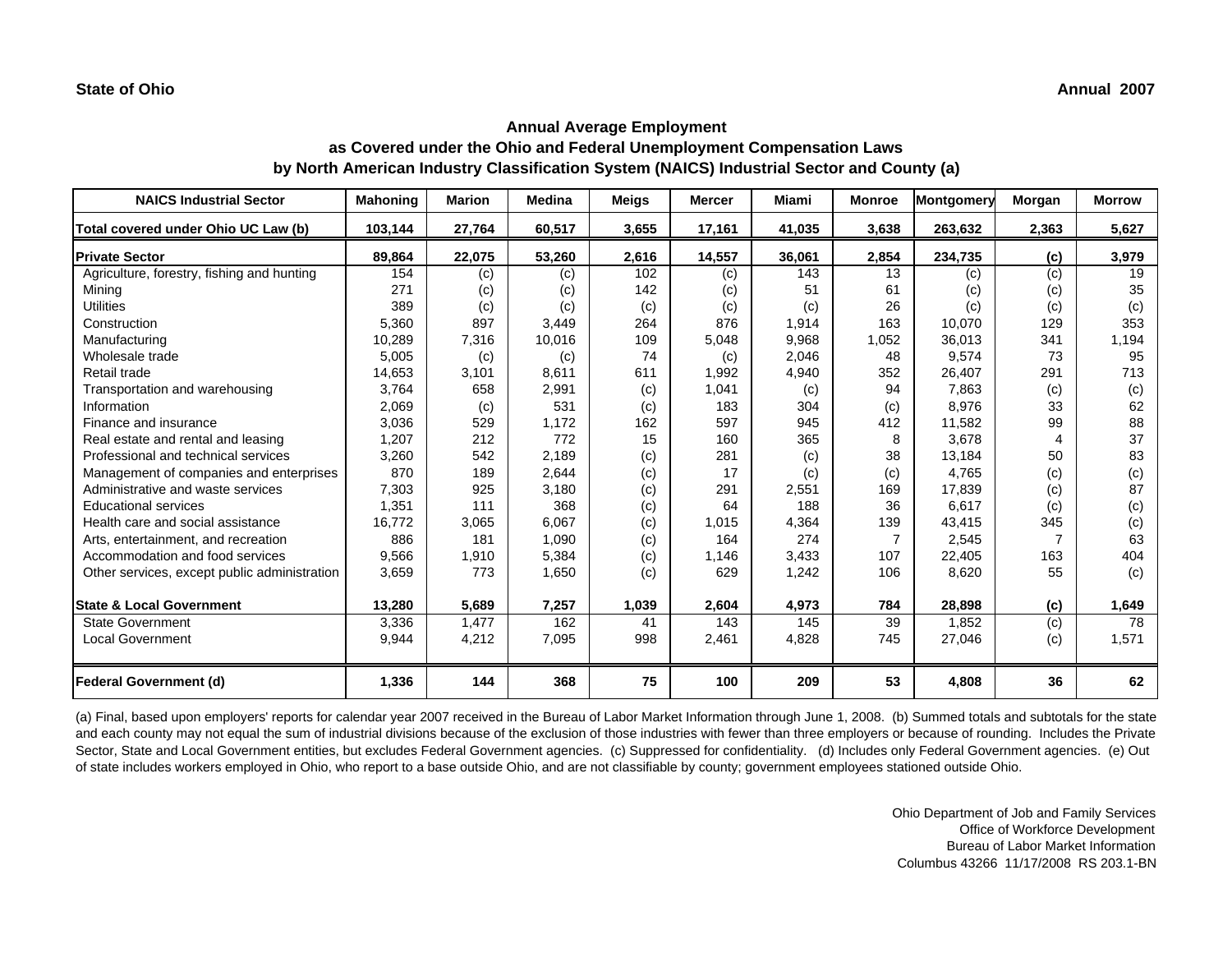| <b>NAICS Industrial Sector</b>               | <b>Muskingum</b> | <b>Noble</b> | <b>Ottawa</b> | <b>Paulding</b> | Perry | <b>Pickawav</b> | <b>Pike</b> | Portage | Preble | Putnam |
|----------------------------------------------|------------------|--------------|---------------|-----------------|-------|-----------------|-------------|---------|--------|--------|
| Total covered under Ohio UC Law (b)          | 33,974           | 3,194        | 14,099        | 5,292           | 6,044 | 14,601          | 9,695       | 53,527  | 10,958 | 11,404 |
| <b>Private Sector</b>                        | 29,171           | 2,153        | 11,963        | 4,152           | 4,165 | 10,422          | 8,006       | 41,476  | 9,182  | 9,615  |
| Agriculture, forestry, fishing and hunting   | 18               | (c)          | 157           | (c)             | 16    | (c)             | (c)         | 167     | (c)    | (c)    |
| Mining                                       | 361              | (c)          | 148           | (c)             | 258   | (c)             | (c)         | 368     | (c)    | (c)    |
| <b>Utilities</b>                             | 198              | 11           | (c)           | (c)             | 28    | 61              | (c)         | 30      | (c)    | (c)    |
| Construction                                 | 1,022            | 111          | 556           | 204             | 485   | 745             | 618         | 2,297   | 425    | 1,003  |
| Manufacturing                                | 4,904            | 486          | 2,406         | 1,766           | 896   | 2,450           | 3,124       | 11,802  | 3,257  | 3,141  |
| Wholesale trade                              | 1,119            | 94           | (c)           | 152             | 86    | 446             | (c)         | 2,867   | 440    | (c)    |
| Retail trade                                 | 5,456            | 348          | 1,806         | 453             | 631   | 1,580           | 994         | 5,830   | 1,314  | 1,213  |
| Transportation and warehousing               | 1,344            | 73           | 385           | (c)             | 68    | 207             | 123         | 943     | (c)    | 368    |
| Information                                  | 462              | 16           | 89            | 22              | 36    | 65              | 46          | 405     | 41     | 92     |
| Finance and insurance                        | 866              | (c)          | 377           | 95              | 190   | 319             | 177         | 765     | 226    | 330    |
| Real estate and rental and leasing           | 278              | (c)          | 159           | 29              | 31    | 117             | 53          | 530     | 86     | 42     |
| Professional and technical services          | 553              | (c)          | (c)           | 58              | 103   | 366             | (c)         | 1,295   | 174    | 326    |
| Management of companies and enterprises      | 104              | (c)          | (c)           | (c)             | (c)   | 83              | (c)         | 799     | (c)    | (c)    |
| Administrative and waste services            | 943              | (c)          | 194           | 44              | (c)   | 623             | 486         | 1,481   | 461    | 315    |
| <b>Educational services</b>                  | 595              | (c)          | (c)           | (c)             | (c)   | (c)             | (c)         | 607     | 11     | 133    |
| Health care and social assistance            | 6,133            | 530          | (c)           | (c)             | (c)   | (c)             | (c)         | 3,688   | 1,219  | 894    |
| Arts, entertainment, and recreation          | 326              | (c)          | 605           | (c)             | 44    | 190             | 24          | 1.181   | 82     | 75     |
| Accommodation and food services              | 3,201            | (c)          | 1,839         | (c)             | 378   | 1,050           | 697         | 4,734   | 790    | 866    |
| Other services, except public administration | 1,290            | 68           | 392           | 121             | 161   | 303             | 146         | 1,687   | 318    | 429    |
| <b>State &amp; Local Government</b>          | 4,802            | 1,042        | 2,136         | 1,140           | 1,879 | 4,179           | 1,690       | 12,051  | 1,777  | 1,789  |
| <b>State Government</b>                      | 402              | (c)          | 204           | 33              | 47    | 1,500           | 73          | (c)     | 93     | 59     |
| <b>Local Government</b>                      | 4,400            | (c)          | 1,932         | 1,107           | 1,832 | 2,679           | 1,617       | (c)     | 1,684  | 1,730  |
| <b>Federal Government (d)</b>                | 288              | 30           | 182           | 53              | 75    | 93              | 74          | 298     | 92     | 80     |

(a) Final, based upon employers' reports for calendar year 2007 received in the Bureau of Labor Market Information through June 1, 2008. (b) Summed totals and subtotals for the state and each county may not equal the sum of industrial divisions because of the exclusion of those industries with fewer than three employers or because of rounding. Includes the Private Sector, State and Local Government entities, but excludes Federal Government agencies. (c) Suppressed for confidentiality. (d) Includes only Federal Government agencies. (e) Out of state includes workers employed in Ohio, who report to a base outside Ohio, and are not classifiable by county; government employees stationed outside Ohio.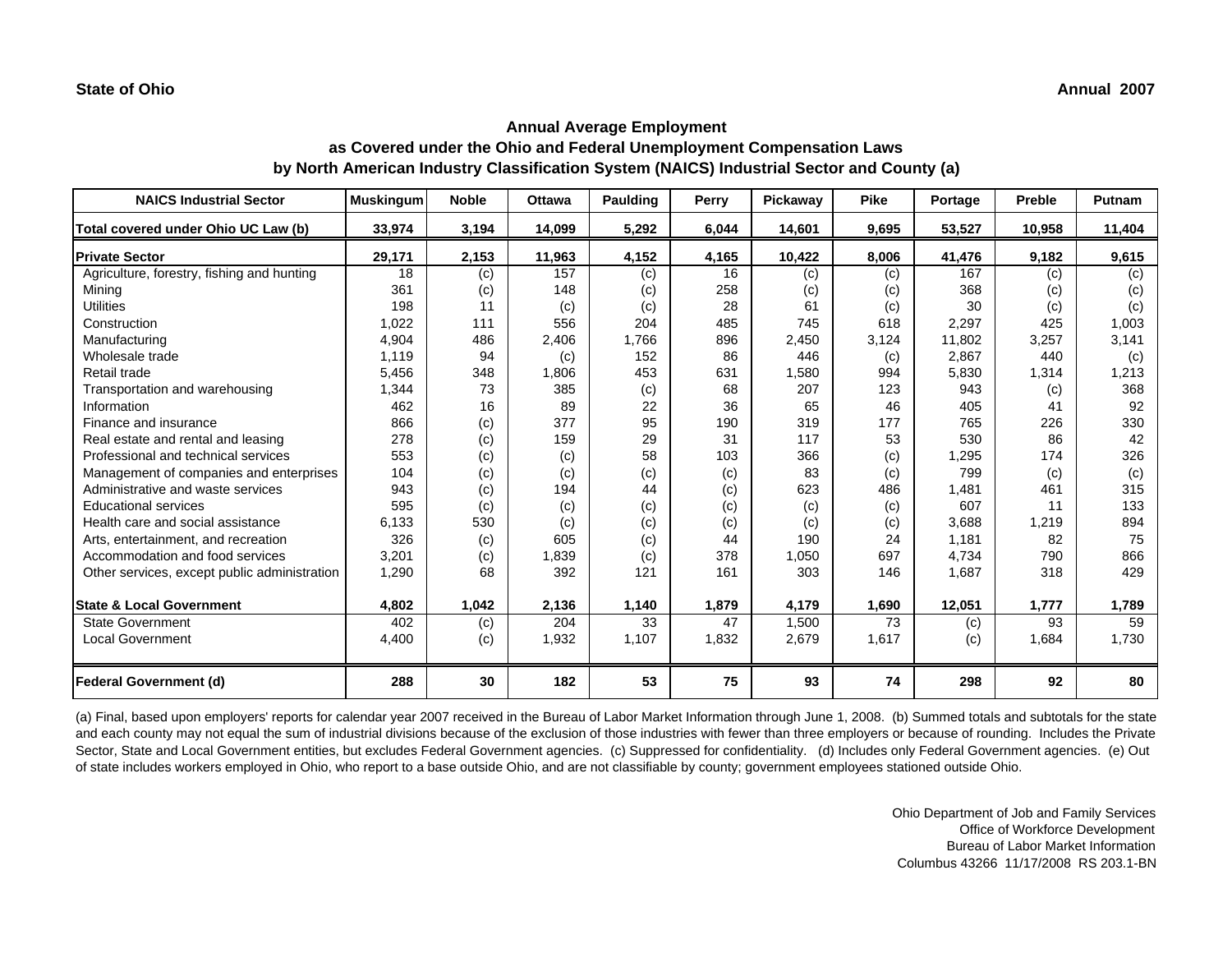| <b>NAICS Industrial Sector</b>               | <b>Richland</b> | <b>Ross</b> | Sandusky | <b>Scioto</b> | <b>Seneca</b> | <b>Shelby</b> | <b>Stark</b> | <b>Summit</b> | <b>Trumbull</b> | <b>Tuscarawas</b> |
|----------------------------------------------|-----------------|-------------|----------|---------------|---------------|---------------|--------------|---------------|-----------------|-------------------|
| Total covered under Ohio UC Law (b)          | 55,522          | 25,482      | 26,531   | 23,813        | 21,010        | 30,776        | 161,288      | 271,191       | 78,787          | 35,998            |
| <b>Private Sector</b>                        | 47,549          | 20,472      | 23,284   | 18,696        | 18,028        | 28,063        | 142,972      | 242,182       | 69,168          | 31,461            |
| Agriculture, forestry, fishing and hunting   | 120             | 57          | (c)      | 34            | 131           | (c)           | 206          | 131           | 54              | 128               |
| Mining                                       | (c)             | 29          | (c)      | 18            | 113           | (c)           | 309          | 89            | 36              | 458               |
| <b>Utilities</b>                             | (c)             | 178         | (c)      | 130           | 117           | (c)           | 520          | 1,233         | 187             | 67                |
| Construction                                 | 2,037           | 905         | 1,024    | 1,367         | 1,121         | 1,459         | 7,610        | 11,377        | 2,872           | 1,610             |
| Manufacturing                                | 12,480          | 4,153       | 8,951    | 1,962         | 5,198         | 13,719        | 29,333       | 34,957        | 16,630          | 8,173             |
| Wholesale trade                              | 1,985           | 583         | 632      | 352           | 623           | 1,788         | 6,244        | 14,557        | 2,326           | 1,374             |
| Retail trade                                 | 7,418           | 3,811       | 2,842    | 3,017         | 2,088         | 2,507         | 20,552       | 32,619        | 11,365          | 4,605             |
| Transportation and warehousing               | (c)             | 461         | (c)      | 429           | 440           | (c)           | 3,211        | 8,445         | 2,464           | 968               |
| Information                                  | 1,054           | 396         | 169      | 260           | 185           | 217           | 2,048        | 4,060         | 746             | 470               |
| Finance and insurance                        | 1,194           | 572         | 544      | 528           | 672           | 369           | 6.077        | 9,085         | 1,815           | 784               |
| Real estate and rental and leasing           | 439             | 170         | 365      | 230           | 92            | 216           | 1,513        | 2,912         | 1,205           | 302               |
| Professional and technical services          | 1,000           | 378         | 403      | 470           | 378           | 298           | 4,663        | 13,156        | 1,593           | 1,209             |
| Management of companies and enterprises      | 54              | 238         | 246      | 45            | 295           | (c)           | 1,005        | 12,962        | 661             | 104               |
| Administrative and waste services            | 3,200           | 1,157       | 1,064    | 338           | 757           | 2,044         | 8.665        | 20,296        | 4,324           | 1,465             |
| <b>Educational services</b>                  | 439             | 107         | (c)      | 192           | 898           | (c)           | 2,872        | 3,460         | 527             | 186               |
| Health care and social assistance            | 7,614           | 3,924       | (c)      | 6,348         | 2,508         | (c)           | 25,808       | 39,000        | 12,276          | 4,541             |
| Arts, entertainment, and recreation          | 633             | 228         | 301      | 119           | 188           | 94            | 1.756        | 3,813         | 880             | 314               |
| Accommodation and food services              | 4,728           | 2,507       | 2,177    | 2,395         | 1,514         | 1,466         | 14,523       | 21,639        | 6,858           | 3,423             |
| Other services, except public administration | 1,731           | 617         | 759      | 460           | 712           | 646           | 6,060        | 8,392         | 2,349           | 1,281             |
| <b>State &amp; Local Government</b>          | 7,972           | 5,010       | 3,247    | 5,117         | 2,983         | 2,713         | 18,316       | 29,009        | 9,619           | 4,537             |
| <b>State Government</b>                      | 1,651           | 1,686       | 202      | 1,759         | 504           | 308           | 1,455        | 4,697         | 860             | 445               |
| <b>Local Government</b>                      | 6,321           | 3,324       | 3,045    | 3,358         | 2,479         | 2,405         | 16,861       | 24,312        | 8,759           | 4,092             |
| Federal Government (d)                       | 632             | 1,350       | 118      | 179           | 136           | 91            | 1,121        | 1,975         | 459             | 218               |

(a) Final, based upon employers' reports for calendar year 2007 received in the Bureau of Labor Market Information through June 1, 2008. (b) Summed totals and subtotals for the state and each county may not equal the sum of industrial divisions because of the exclusion of those industries with fewer than three employers or because of rounding. Includes the Private Sector, State and Local Government entities, but excludes Federal Government agencies. (c) Suppressed for confidentiality. (d) Includes only Federal Government agencies. (e) Out of state includes workers employed in Ohio, who report to a base outside Ohio, and are not classifiable by county; government employees stationed outside Ohio.